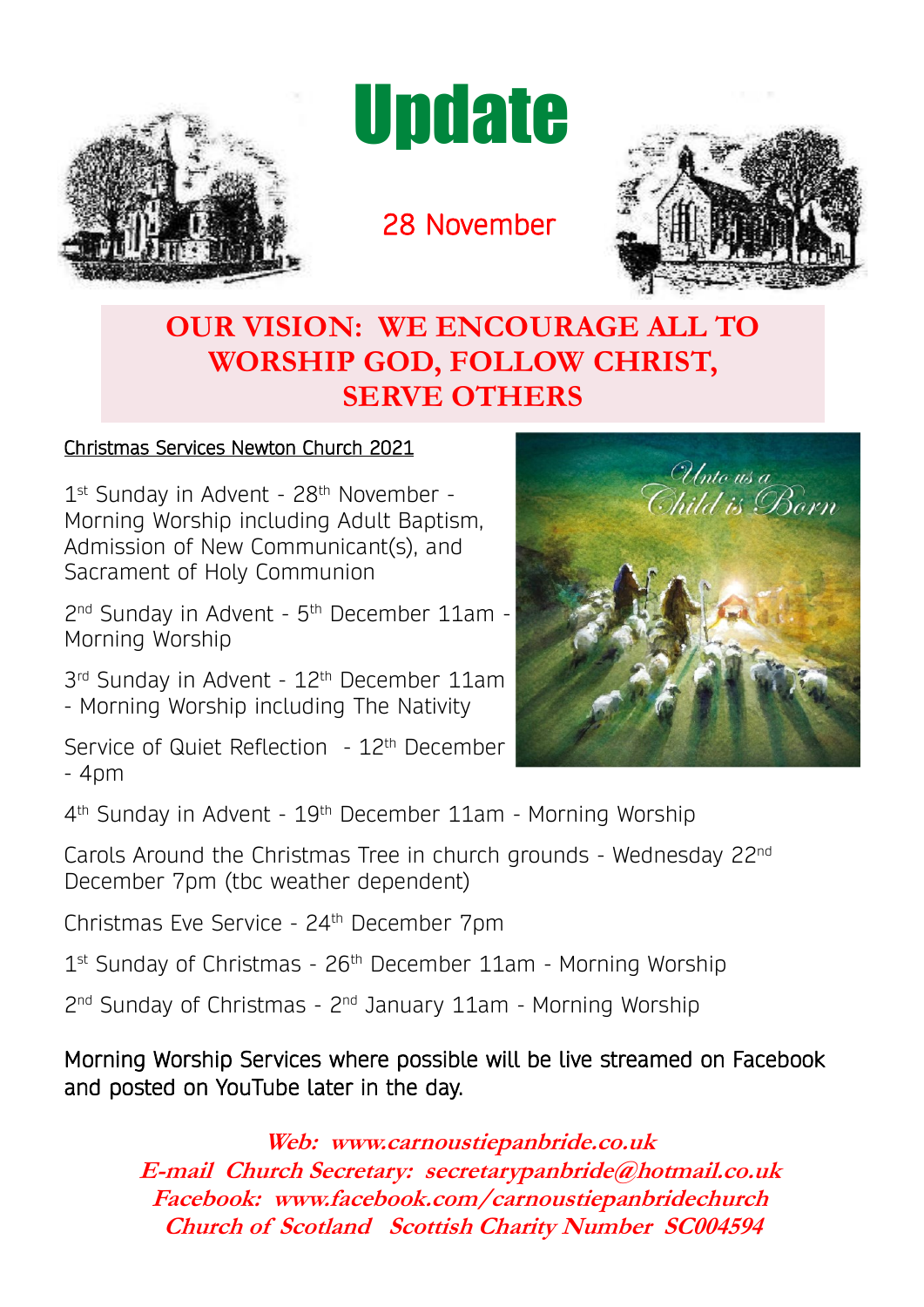## MUSINGS FROM THE MANSE



### Dear friends

So, here we are again in the season of Advent, a time of waiting, preparation, and expectation. Last year, Christmas was quite different from what we were expecting. A sudden rise in Covid infections meant that much longed for Christmas get-togethers with family and friends had to be cancelled or shortened at the very last minute.

This year, although the infection rate is again rising and there is no room complacency, most of us will be triple vaccinated by Christmas

and it is unlikely that we will go into another Lockdown. I hope I don't have cause to regret saying that!

At church, we have moved slowly and cautiously, but now have our children back in the sanctuary with us, and tea, coffee, and fellowship after the service.

We will have the masks and hand sanitizer as well as ventilation and extra cleaning with us for the foreseeable future.

Although, many of our congregation have returned to church, there are some who are not ready to return. At the beginning of Lockdown in March 2020, we started to prerecord services of worship for Facebook and YouTube so that people at home could still be part of worship and feel very much part of the church family. These services were well received. Recently, with the installation of Wi-Fi in Newton Church, we are now able to live stream the service at 11am and then post the "recorded live" video on YouTube later in the day. Live streaming means that people watching at home can watch the service "as it happens" along with the congregation.

I have had some feedback from people who say that they feel more included in worship with the live stream. So, although I hope the Christmas services will be well-attended, I am also hoping that as many of the services as possible can be live streamed.

The "live streaming" also frees up some welcome hours in the week which will become more and more important as we await the Presbytery Mission Plan and the changes to the ministries in Angus that it will bring.

So, as we journey through Advent together, my prayer is that Christ will be at the heart of your Christmas and that Jesus, the Light of the World, will enrich your Christmas with joy and wonder.





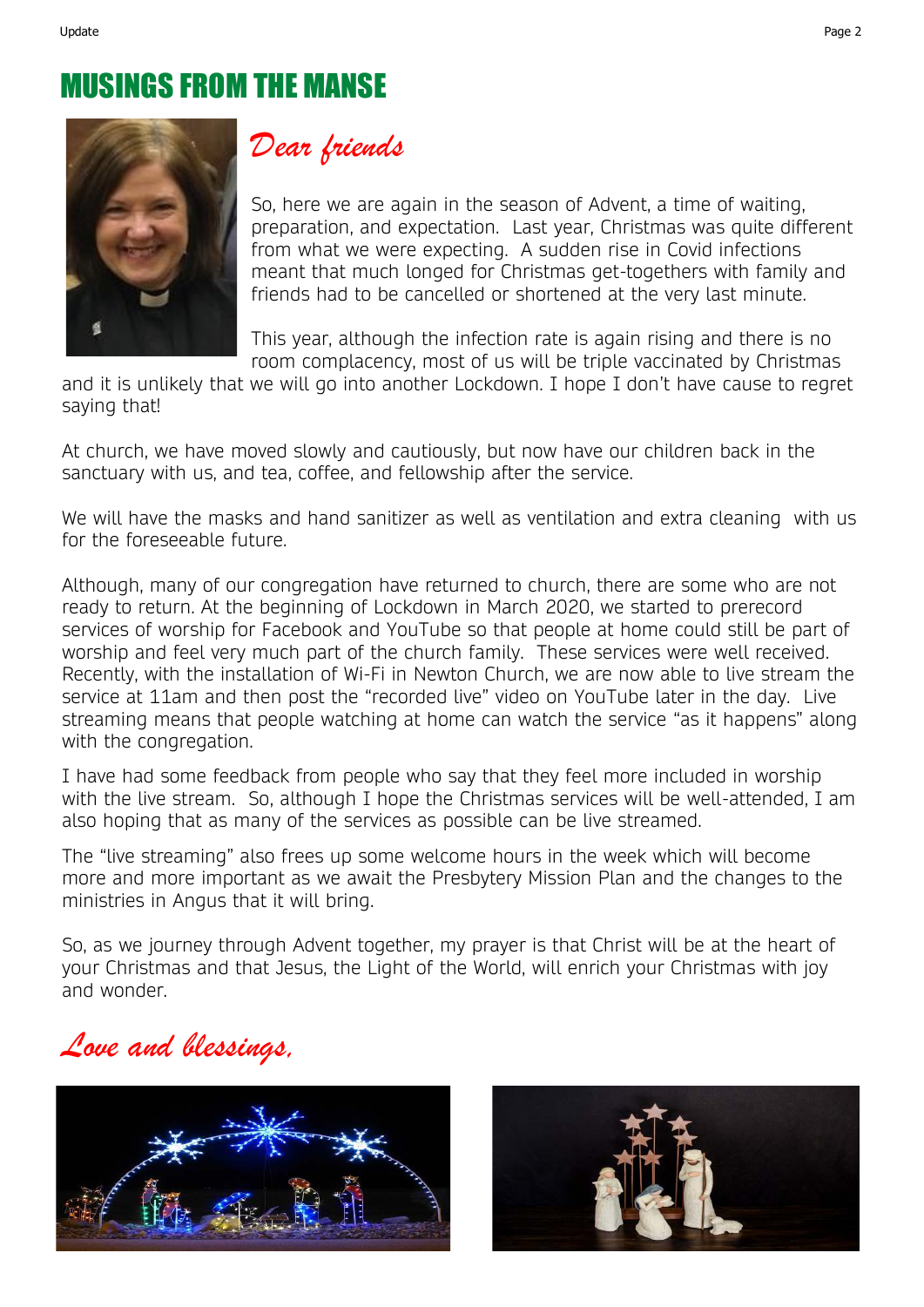## Constant

At the time of writing the pandemic that is Covid-19 continues. There is talk of a" bad winter" with experts predicting an increase in both Covid and flu cases. The numbers are expected to rise despite the vaccination programme continuing. It seems impossible to predict how all this will turn out. Living with all this uncertainty is difficult, I think. Dealing with changes which are beyond our control has not been easy. I find myself in a continual state of flux as rules and regulations alter. Nothing seems constant.

It was January 2020 when the first reports of a new virus began to emerge. Now, as January 2022 approaches who would have thought we would still be unsure and anxious about what might happen next as the virus continues to circulate. The once frequent talk of returning to normal is nearly redundant. The easing of restrictions has made a huge difference but a return to what once was, is unlikely. Much as we may like to, we can't turn back time. Though we are living through turbulent times there are some constants which I personally find comforting.

The sea, now as winter approaches, more likely showing its flinty grey rather than a bright blue continues to ebb and flow. The tide meets the shore, goes out, returns in perpetual motion. Some days the grey incoming tide surges in with a relentless thunder. Waves thump the sea wall. Beat it, recede, beat it again. Other days, the grey tide rolls in with a gentle sooch and undulating ripples lap the shore. There is a hidden momentum, a continual rhythm, a constant.

The sun sets, the sun rises. At this time of year these sunsets and sunrises can create majestic scenes. Spectacularly beautiful colours unfold before our eyes. The winter sky is pale. Often grey, it hangs in a misty veil blanketing everything. Within the grey sometimes slivers of light splinter the grey cloud. On days when the sky is blue white streaks of cloud meander across the wide expanse. The evocative cries of the geese can be heard signalling their arrival or departure. Stretching out in their familiar formation they fly overhead. Always, the land or sea meet the sky and a horizon is formed. It is a constant.

The clocks have gone back and the daylight hours shorten as the darkness lengthens. Within the darkness lies the beauty of the night sky. As or eyes grow accustomed to the dark, shapes become more clearly outlined. Though dark, the night sky has a gentle light. On a clear dark night, the sky is dotted with stars which twinkle like crystal rods. The darkness at night is a constant.

The moon goes through its phases waxing and waning. Sometimes it's completely obscured but at other times its translucent light filters across the sky. Dark clouds can scud across the moon's surface creating magical patterns. Regardless of its visibility we know the moon is there. Sometimes the moonlight plays upon the sea creating a subtle path of light which dances over the waves and that mysterious connection between the moon and the sea becomes more evident. The continual link of the earth, sun, moon and sea is a constant.

As Christians, our ways of worship may have had to change yet the foundations on which those beliefs are built remain strong and certain. Soon it will be December and Christmas time will arrive. Regardless of how we will celebrate Christmas this year the magic of the season remains. The Christmas story of a baby, born in a stable, born for us and born to save the world can be told and retold time and time again. No matter how often we hear the story it still holds wonder for us all. In these changing times the magic of Christmas remains. Our faith is a constant.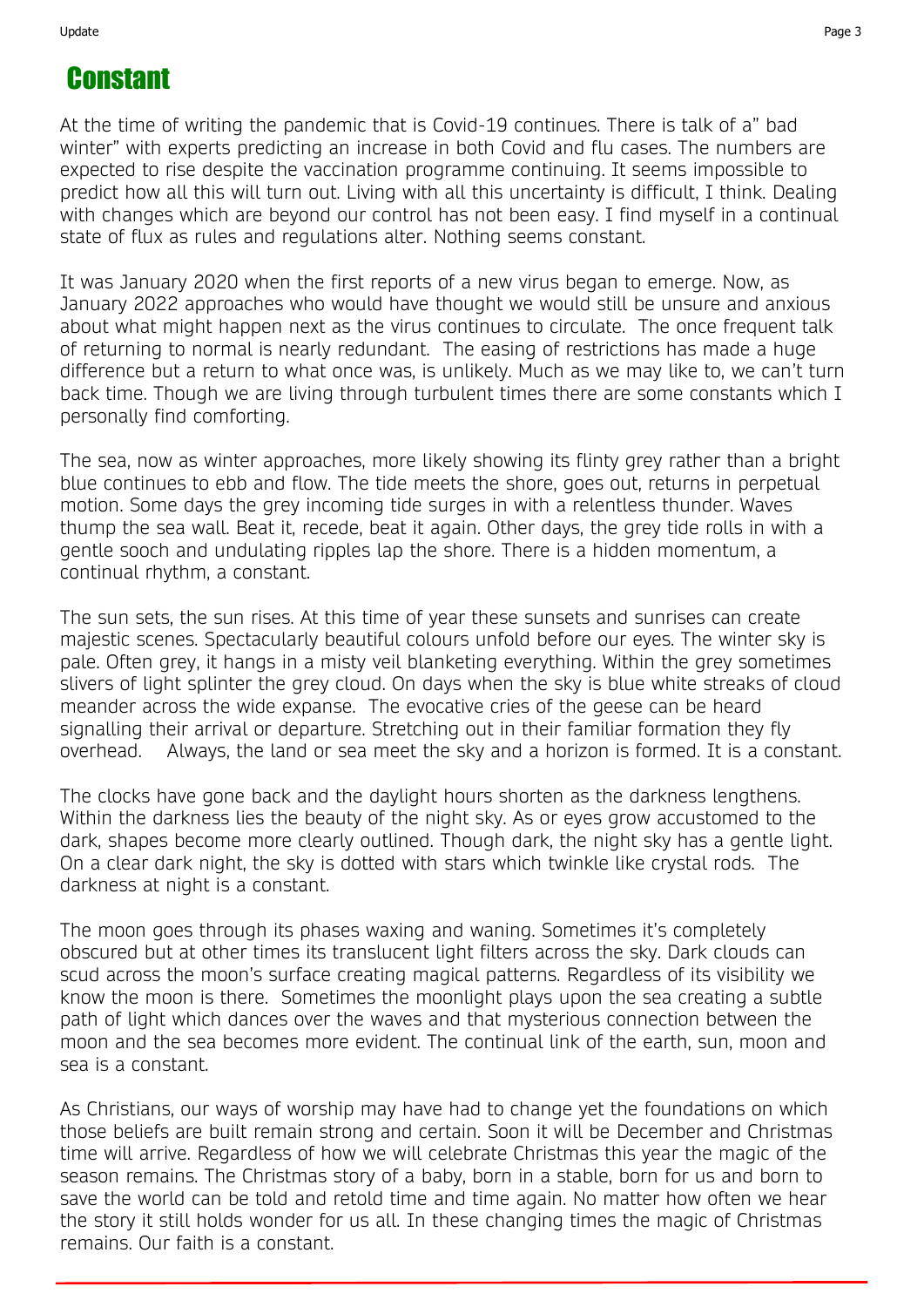### Thank You Very Much

During the 18 months when the Church Office has been closed we have been able to publish UPDATE thanks to the help and support of Dundee based firm DWK.

They supplied the church with our first copier more than 30 years ago and we have always looked to them as and when copier had to be replaced.

During this time their service of machines has been excellent and we had no cause to look to any other company.

Their help during the pandemic has however been beyond that normally received. We would send the text for UPDATE to them and they would print the magazine and then deliver back to Carnoustie at no extra cost to the Church That is after sales service at its best.

So to David, Fiona and Ross we say a sincere THANK YOU for helping us to keep Carnoustie Panbride Church members informed of Church news during what has been a difficult time for us all.

### Christmas Post Arrangements

### **Carnoustie Boys' Brigade and Girls' Association**

will once again be doing their Christmas Post. Post boxes will be in various shops.

Last day for posting is  $18<sup>th</sup>$  December 2021.

Cost is only 20p per card.

All money raised is for the benefit of all the children in the Company.

Mary Bushnell

### **Carnoustie Scout Group**

will be running their Christmas card delivery service this year.

The cost is 25p per card for delivery in Carnoustie and 40p for delivery in Arbroath, Monifieth, Broughty Ferry, Newbigging, Kellas, Wellbank & Monikie..

Find our post boxes in a shop near you. Post Boxes open from 25th November until 12pm 17th December 2021.

Last post for Arbroath, Monifieth and Broughty Ferry -Tuesday 14th December. Lesley van Niekerk Scout Post Group





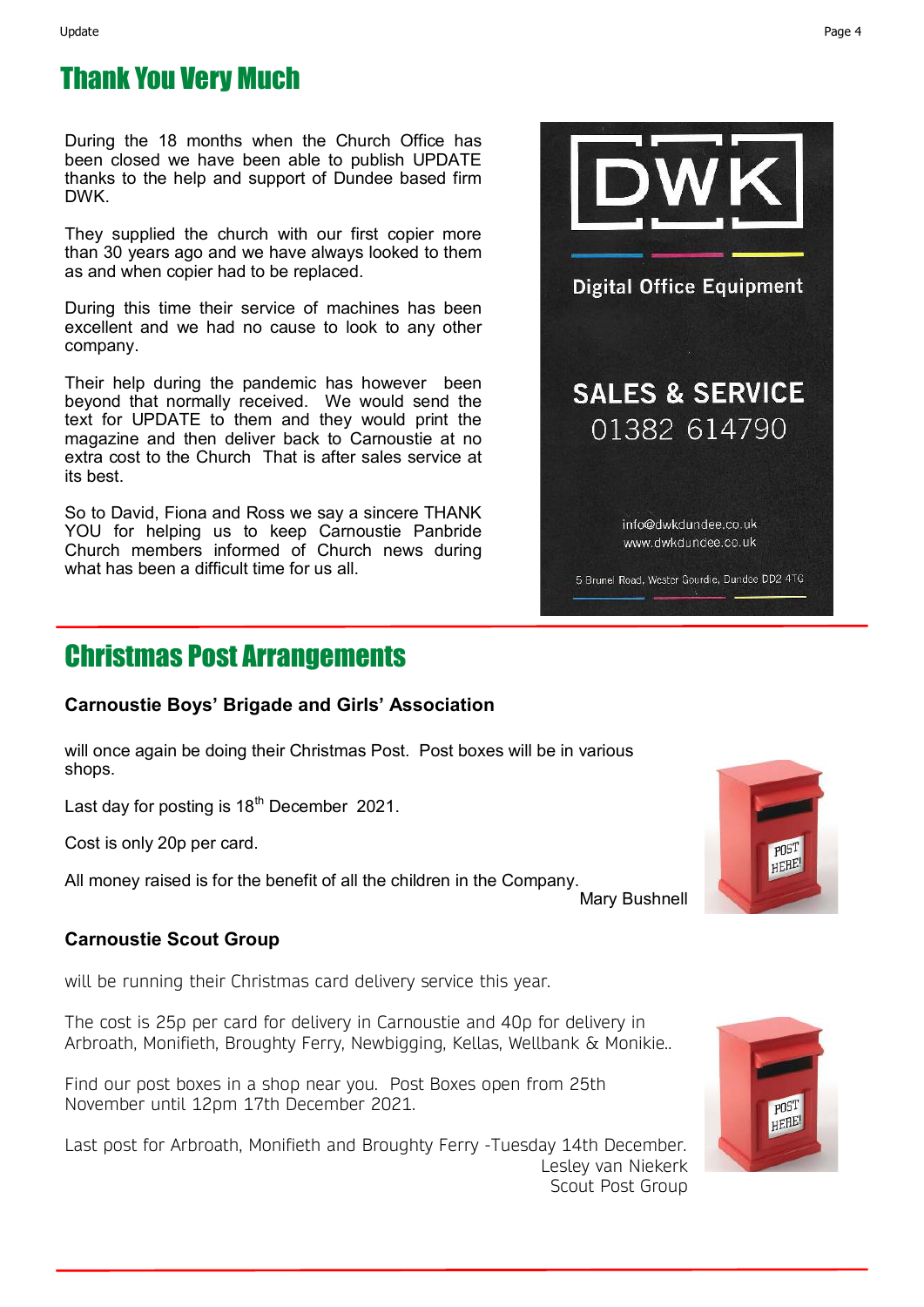## Thinking Ahead

Earlier in the year a group of Trustees from the Kirk Session and the Congregational Board were appointed to prepare and present to Trustees a costed plan to

- 1. replace the original WEB pages for the church as there were ongoing operational problems with updating the site
- 2. install Wi-Fi in Newton Church. The Minister and Trustees were of the view that an online service introduced at the start of Covid lockdown should continue as part of the regular pattern of worship as it met a need for those who cannot or do not come to Church. It would enable the on line service on a Sunday morning to be streamed live rather than the time consuming recording and editing being undertaken by the Minister on a weekly basis.

At the outset the contract to host the WEB pages was with an American company and the contract was due for renewal in August 2021. This was not renewed and a costed contract with a local company Carnoustie creative to redesign and host our WEB pages was agreed.

The new WEB pages will be operational in the next few weeks and it is hoped and it is expected the new pages will be more easily navigated and provide links to other social media platforms. Once you have seen the revised pages please let any of the Trustees know what you think of the new version.

To install Wi-Fi in Newton Church it was necessary to go to one of the main providers and for a number of reason Virgin was selected. At a site visit it was confirmed that installation would be possible and that the standard advertised installation fee would apply. A contract with virgin was then agreed. Installation was completed at the end of October and the Sunday service in Church is now being live streamed on Facebook and posted on YouTube later in the day.

The church office now has the benefit of a better internet link. It is hoped it will be possible to provide a link to Newton and Panbride Hall and this would provide a range of opportunities for those church groups and external organisations who hire the use of the halls.

The first stage of Thinking Ahead has been successfully completed. The group will continue to meet and consider ways in which new technology could enhance both sound and vision of services. A report on costed options will be prepared for Trustees consideration.

## Friendship Circle

The Friendship Circle will resume meetings in Panbride Hall at 2 p.m. on Tuesday 11 January 2022 with a Meet and Greet Social Afternoon. Please come.

Dorothy Fyffe

### **Update**

The scheduled date for the next issue of UPDATE is 27th February 2022

Large print copies are printed for each issue. If this would be helpful to you please let me know and arrangements will be made to deliver a copy to you.

If you would like to change to an e-mail copy please send me an e-mail (dmct1@btinternet.com) and arrangements will be made to send future issues by e-mail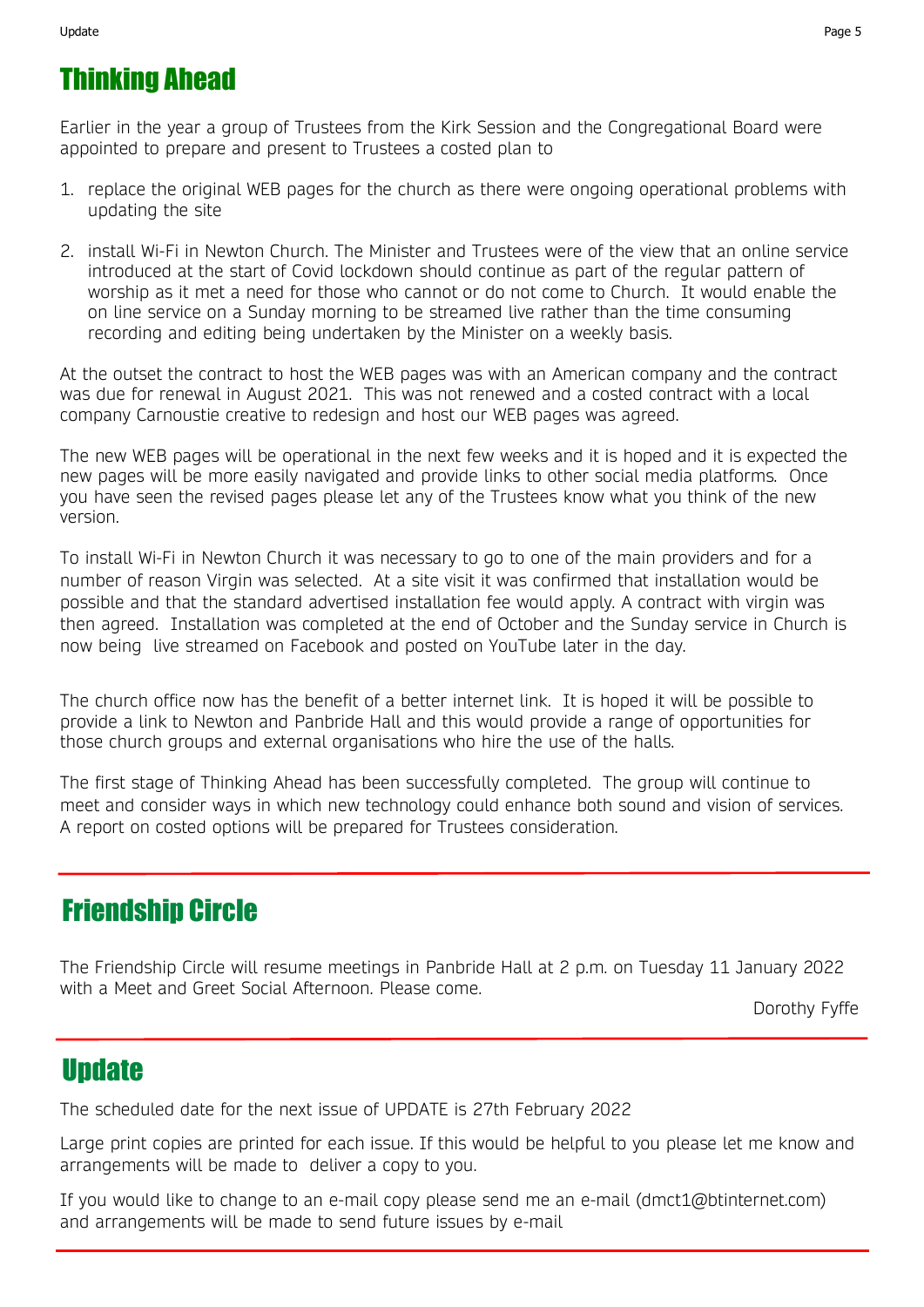Unfortunately nothing has changed since the last issue of Update. We are still waiting for the restrictions to be lifted to allow some sort of fundraising.

HH.

## The Cleaning Teams

The Cleaning Teams and the reserves have worked very hard over the past year.

This amounts to over 40 people who have kept our 2 churches and halls clean and safe to comply with Covid guidelines. A big thank you to them all

If anyone would like to join a team or be put on the reserve list, please contact me on 853919.



Pat Taylor

## Flamingo Cards

I know how to make our Treasurer smile – hand over some money!

And that's just what I did. I handed over £160 for Church Funds, the proceeds from the sale of Flamingo Cards. Thanks to all my loyal customers and some new ones too for making such a wonderful sum. I'll have a new brochure in the Spring. Thanks you all for supporting the Church.

Pat Taylor

# JAFFA

JAFFA are pleased to announce they will return to meeting indoors.

Our first meeting will be 28th November, during the service, and thereafter the last Sunday of each month. JAFFA is open to all Secondary age young people.

Thank you Joanna and Susan

# F.O.G.

It has been lovely to have the children back together again in the FOG Squad!

This session we are exploring Old Testament bible stories. We have introduced a new resource to Primary 3 to Primary 7 called The Lion's Kids Bible Comic, which the children are enjoying.

This year we planning to act out a Nativity in the church on 12th December, We hope to see you there.

Alison Stuart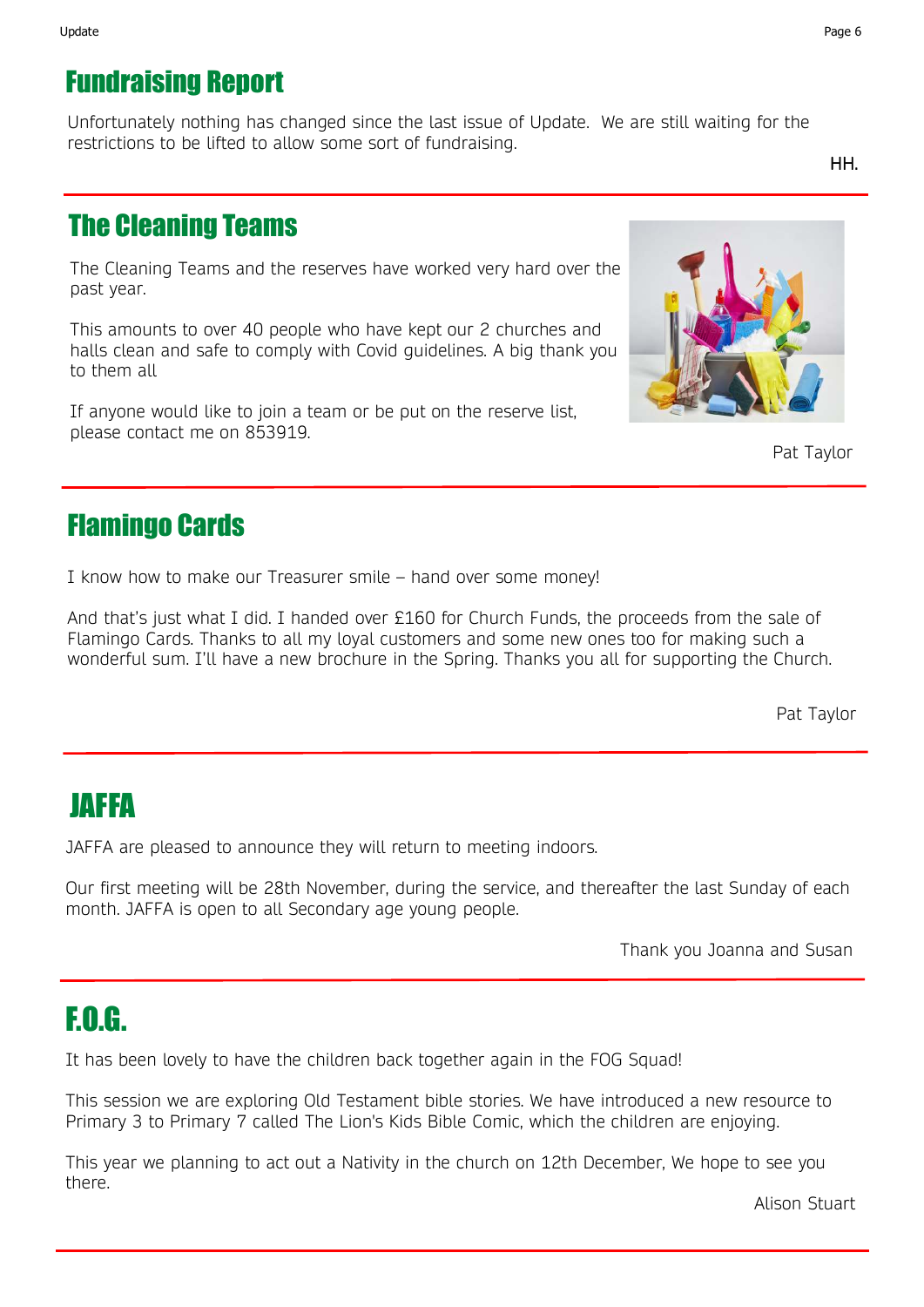# Communion Invitation

We changed to an annual Communion Invitation in 2020 but the pandemic meant only the February service was held before the pandemic took hold. No card was delivered to members in 2021.

Plans are now in place for a card with the dates for 2022 to be delivered to all members before the communion service on 20th February 2022. An illustration of the new style card is below.

If you do not receive a card before the February communion service this does not prevent you from attending but please contact your Elder, Session Clerk or Minister to let them know.



### Congregational Roll

The Congregational Roll has been transferred on to a new computer programme.

At the start of Covid, when the Church was closed and pastoral visiting was not permitted, the Minister had difficulty as there were no contact details such as telephone or e-mail address included on the original computer record which had been set up several years ago.

They have now been included on the new Roll and your Elder will be asking if you would like to provide this information if it is not currently known.

Holding such information is covered by the GDPR regulations and a copy of the Data Retention Policy for Carnoustie Panbride Church will be found on our WEB site.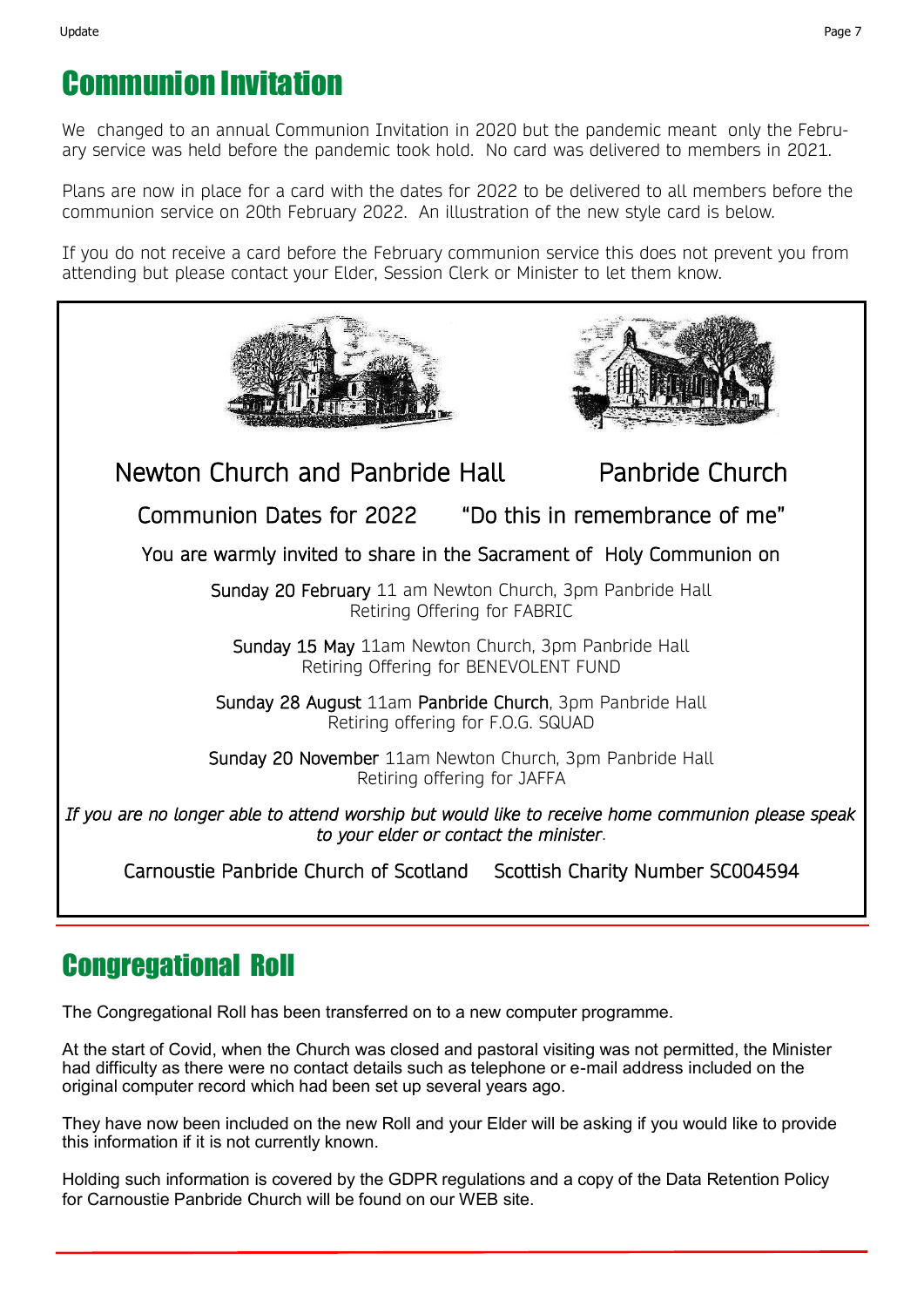## Congregational Register

### Baptism:

Thanksgiving & Blessing: Marley Jessica Helen Brennan 19/9/2021 Axel Scott Thomas McDonald 17/10/2021

### Deaths:

Stewart Harper 26/8/2021 Diana Harper\* 8/9/2021 Sheena Hay\* 21/9/2021 Susan Millar\* 24/9/2021 Marion Garland 28/9/2021

Minnie Soutar 12/10/2021 Ann Black 18/10/2021 Jessie Mackie\* 21/10/2021 David Alexander 30/10/2021

\*Member of congregation

### Weddings: Marriage Blessing:

Christopher Brian Speirs & Rosemine Isabella Jules-Andrews 4/9/2021 (married 17/10/2020 in the Manse Garden)





Wedding in garden — October Marriage Blessing — September

# A Reminder

You will have read on page 8 that the congregational roll has been transferred to a new computer programme. It is important to keep this up to date.

If you change your address within or outwith Carnoustie please let either the Minister, your Elder or the Church Secretary, who has the task of recording any changes, up to date, know so that the necessary changes can be recorded.

If you have provided a telephone number - landline or mobile - telling us of changes is just as important.

Changes to e-mail addresses provided for contact or to receive your copy of UPDATE also need to be reported.

Thank you